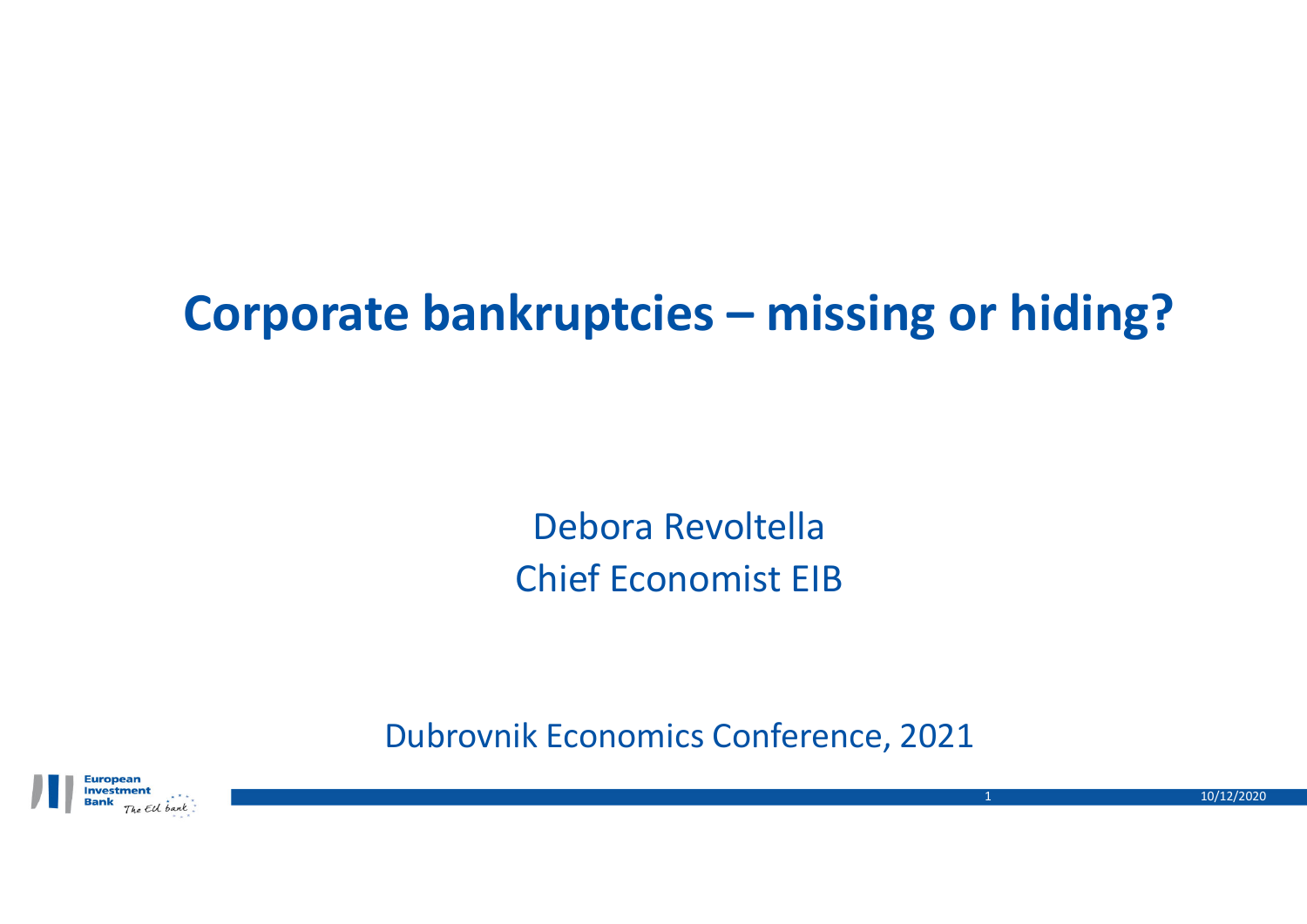## **Key messages**

 $\checkmark$  So far, better than expected:

- $\checkmark$  Pro-active policy support: monetary, bank supervisory and fiscal policy, at the national and EU/EA
- ← Preserved credit provision to corporates, avoiding a full-blown liquidity crisis
- $\checkmark$  Risks are not over:
	- •• A "lost" 1 <sup>1</sup>/<sub>2</sub> year of profits leaves scares
	- $\bullet$ The historical link GDP and insolvency is weakened, but remains, with country asymmetries
	- $\bullet$ Firms and sectors specificities add to country challenges

 $\checkmark$  Sovereigns the ultimate concern?

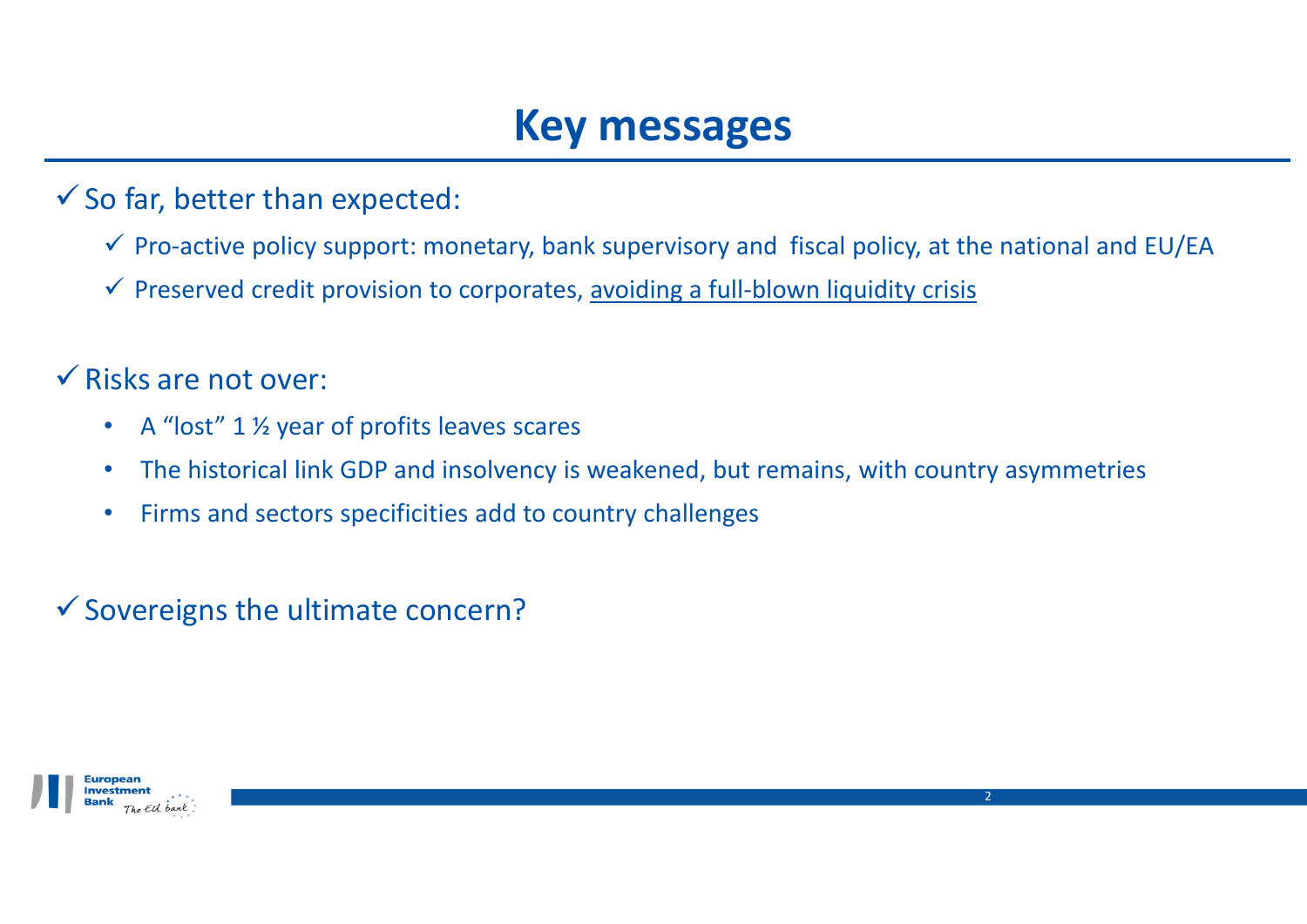### **Corporate risk indicators in an historical comparison**



*Source*: ECON estimations based on ORBIS. *Note: the dashed line represents the projections.* see Maurin, Pal, and Revoltella (2021, forthcoming).

- $\checkmark$  From ORBIS firms level data and Eurostat hard data, we assess the impact of the crisis at sectorial level
- $\checkmark$  We simulate by sector/firm the evolution of profits using estimated elasticities and accounting for policy intervention
- $(1)$  "Out of cash" more than in the GFC, (2) "IRC risk" similar increase then in the GFC, (3) "solvency risks" rising but starting from high equity base

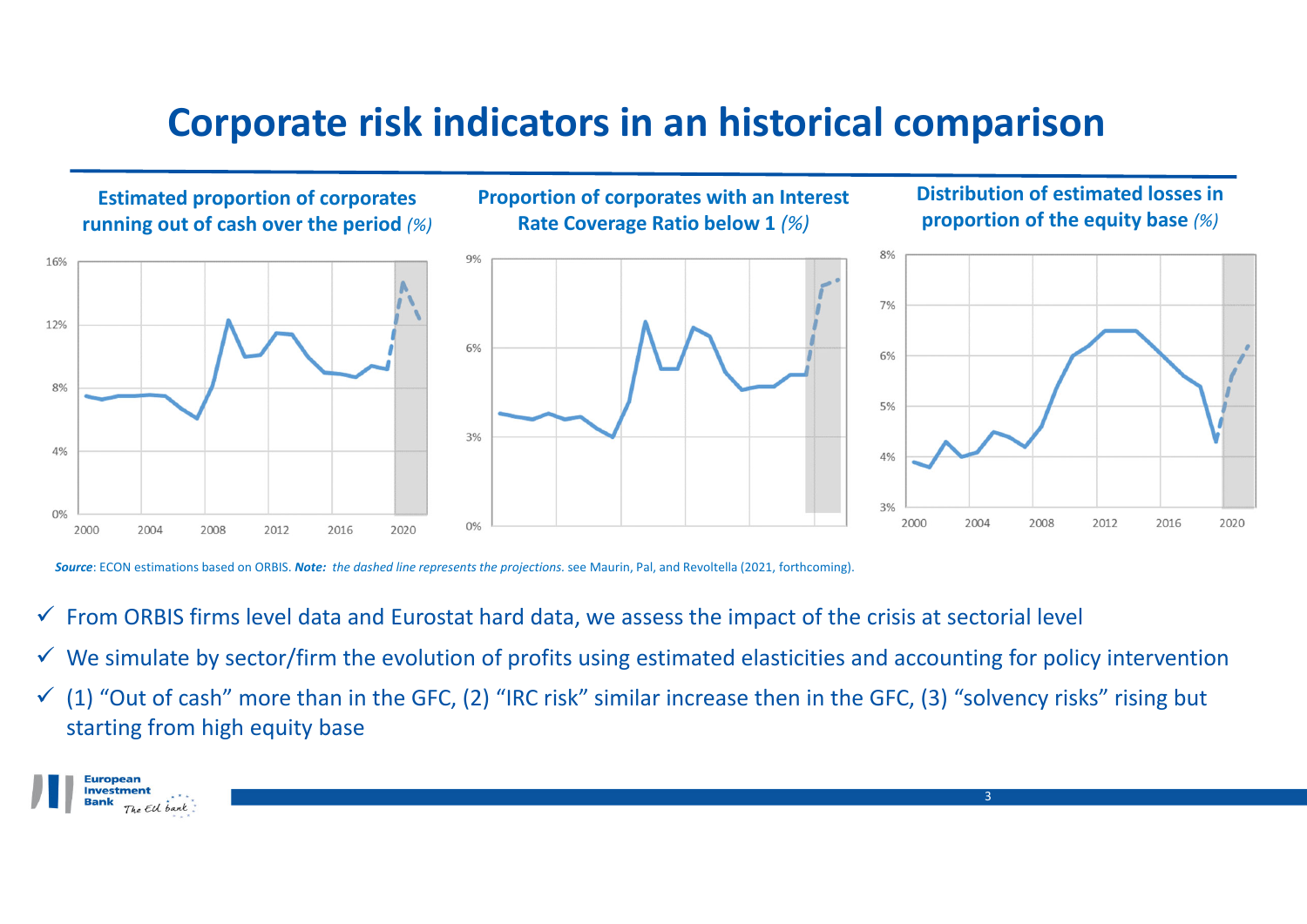### **Corporate Vulnerability Stringency Index and Corporate Investment**



*Source: ECON calculations based on Eurostat (Sectoral Accounts).*

#### **Stringency Index and Investment ratio**



4

- $\checkmark$  EU corporate sector vulnerability index, based on consolidated corporate sector data. Between 2008‐2014 the external finance access dimension was highly vulnerable. This time around performance is the constraining factor
- $\checkmark$  Correlating the corporate vulnerability index with investment ratios, we see a much lower effect of the crisis so far this time, but it is not over….



*Source: ECON calculations based on Eurostat (Sectoral Accounts).*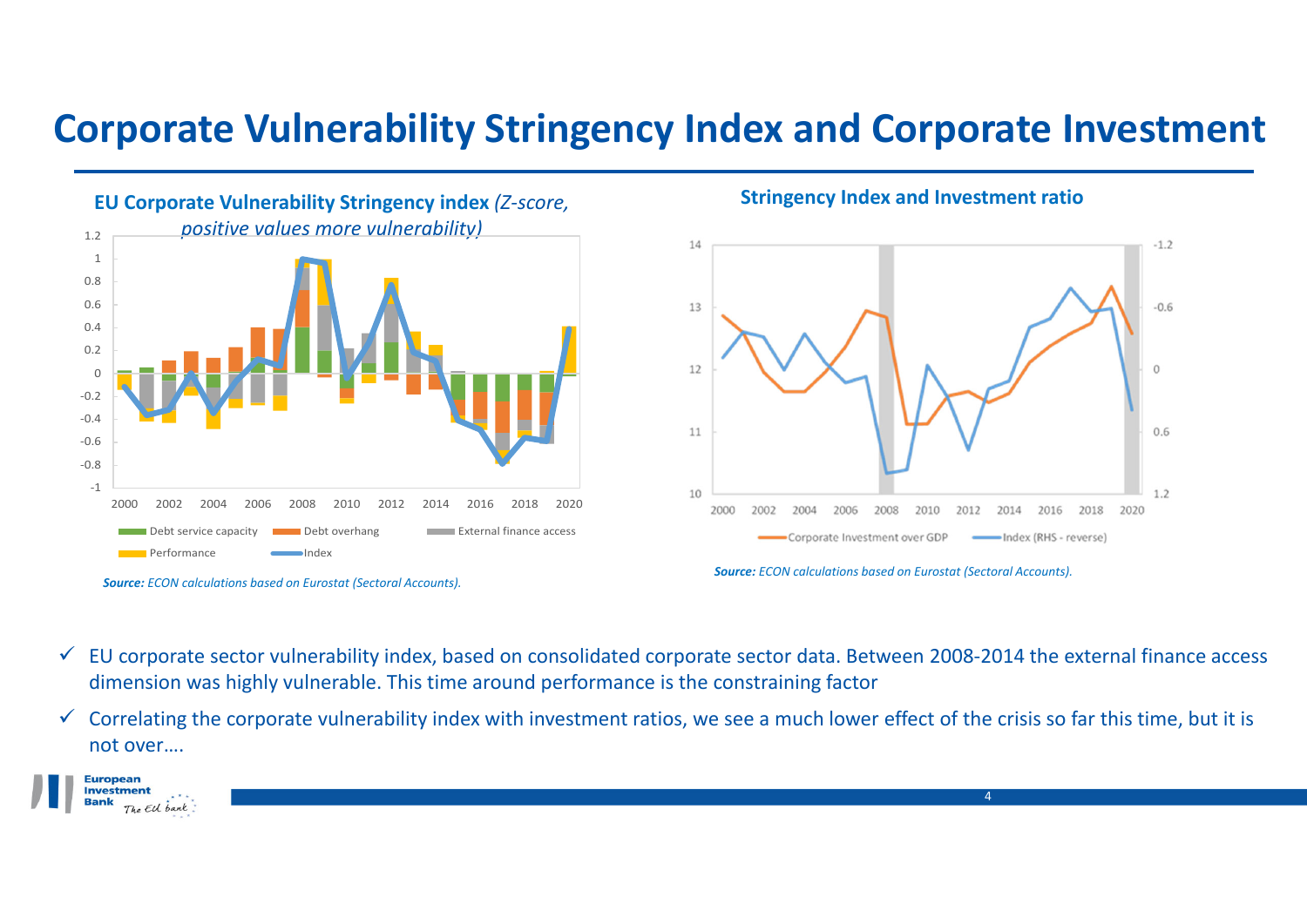### **Bankruptcies reading blurred by policies measures but corporate exiting is countercyclical**

**EU** *(available countries),* **corporate bankruptcy declarations** *(2015=100)*



*Source: EUROSTAT. Note: Compilation based on statistics sent by member states on <sup>a</sup> voluntary basis. Very imperfect coverage of EU economies. Last record 2021Q1.*

**Share of corporates ceasing to operate** *(%, EU)*



*Source: ECON calculations based on EUROSTAT. Note: 2018 partly estimated. The horizontal line reflects historical average over the period.*

- $\checkmark$  In many EU jurisdictions, obligation to fill for bankruptcy suspended for most of 2020, so that bankruptcy rates decline. But start of <sup>a</sup> rapid increase in the 2020H2.
- $\checkmark$  We project rate of corporate exit based on various measures of corporate profits growth:
	- $\checkmark$  Countercyclical and lagging

 $\leq$  Response is stronger in smaller firms and in less efficient jurisdictions (liquidation time more than 2.5 years) **Investment** 5The EU bank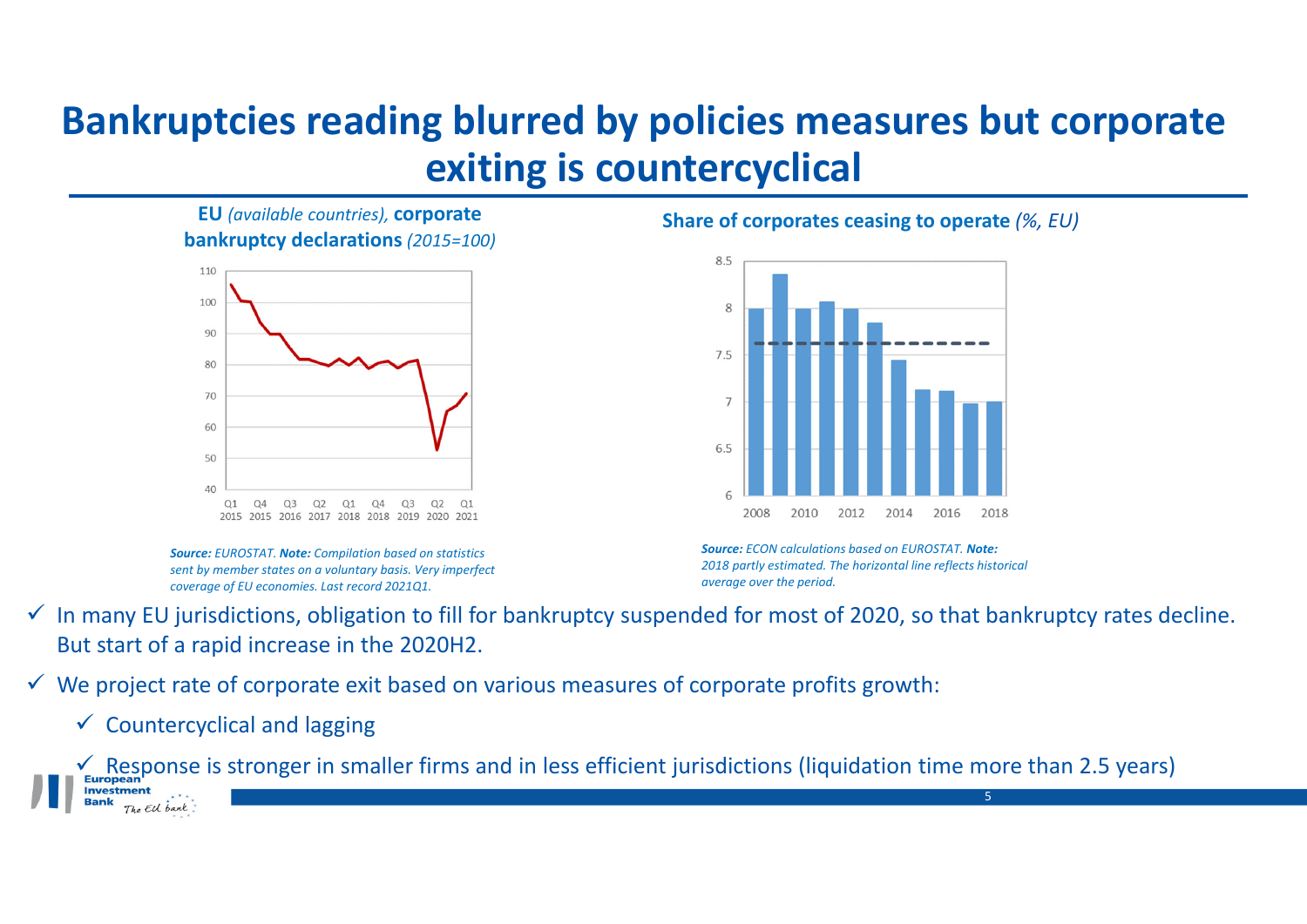### **Over time, corporate exiting is countercyclical but full pass‐though takes time**

**Exit rate of corporates projected on annual growth rates of various profit measures** *(cont. and lags)*

|                   |          |               | <b>All firms</b>   |             |        |        |               |                     |              | <b>Smaller</b>     |             |        |             |          |                     |  |
|-------------------|----------|---------------|--------------------|-------------|--------|--------|---------------|---------------------|--------------|--------------------|-------------|--------|-------------|----------|---------------------|--|
|                   |          |               | R <sub>2</sub> (%) | Elasticity  |        |        |               | Long run            | Obs.         | R <sub>2</sub> (%) | Elasticity  |        |             |          | Long run            |  |
|                   |          | Obs.          |                    | Xt          | $Xt-1$ | $Xt-2$ | $Xt-3$        | elasticity<br>(sum) |              |                    | Xt          | $Xt-1$ | $Xt-2$      | $Xt-3$   | elasticity<br>(sum) |  |
| Net value added   |          |               |                    |             |        |        |               |                     |              |                    |             |        |             |          |                     |  |
|                   | Whole EU | 28 (291 obs.) | 76.7               | $-9.7$      | $-0.1$ | 0.3    | 0.2           | $-9.2$              | 28 (287 obs. | 71.7               | $-14.6$     | $-1.6$ | $-4.7$      | 3.8      | $-17$               |  |
|                   |          |               |                    | $[0.02]$ ** | [0.02] | [0.02] | $[0.01]$      |                     |              |                    | $[0.03]$ ** | [0.03] | $[0.03]*$   | [0.02]   |                     |  |
|                   | Longest  | 8 (72 obs.)   | 66.4               | $-19.5$     | $-0.9$ | $-0.9$ | 5.7           | $-15.6$             | 8 (71 obs.)  | 63.4               | $-19.6$     | $-5.2$ | $-13.5$     | 6.6      | $-31.7$             |  |
|                   |          |               |                    | $[0.04]$ ** | [0.03] | [0.03] | $[0.03]*$     |                     |              |                    | $[0.07]$ ** | [0.06] | $[0.05]$ ** | $[0.05]$ |                     |  |
| Gross value added | Whole EU | 28 (291 obs.) | 76.5               | $-10.1$     | $-0.2$ | 1.4    | $-0.1$        | $-8.9$              | 28 (287 obs. | 71.1               | $-14.5$     | $-1.7$ | $-3$        | 3.9      | $-15.3$             |  |
|                   |          |               |                    | $[0.02]$ ** | [0.02] | [0.02] | $[0.02]$      |                     |              |                    | $[0.03]$ ** | [0.03] | [0.03]      | $[0.03]$ |                     |  |
|                   | Longest  | 8 (72 obs.)   | 66.7               | $-22$       | $-1.9$ | $-0.1$ | 7             | $-17$               | 8 (71 obs.)  | 62.2               | $-20.4$     | $-6.6$ | $-14.3$     | 8.3      | $-33$               |  |
|                   |          |               |                    | $[0.05]$ ** | [0.04] | [0.04] | $[0.04]^{**}$ |                     |              |                    | $[0.08]$ ** | [0.07] | $[0.06]$ ** | [0.06]   |                     |  |
|                   |          |               |                    |             |        |        |               |                     |              |                    |             |        |             |          |                     |  |

Source: ECON calculations based on World Bank and Eurostat. Note: Cross section estimation of the exit rate projected on contemporaneous and lagged changes – up to three years - in value added, net and gross. Estimation based on annual data over 2008-2018 with country fixed effects. In the estimation "whole EU", data refer to all EU countries. In the estimation "longest", they refer to the aroup of countries with the least efficient judicial, those in which liquidation takes more than 2.5 years according to WB data.

 $\checkmark$  Response is stronger in less efficient jurisdictions (those were time to liquidate is above 2.5 year).

 $\checkmark$  Response is also stronger for smaller firms (sole proprietorship).

**These two channels are other source of asymmetries.**

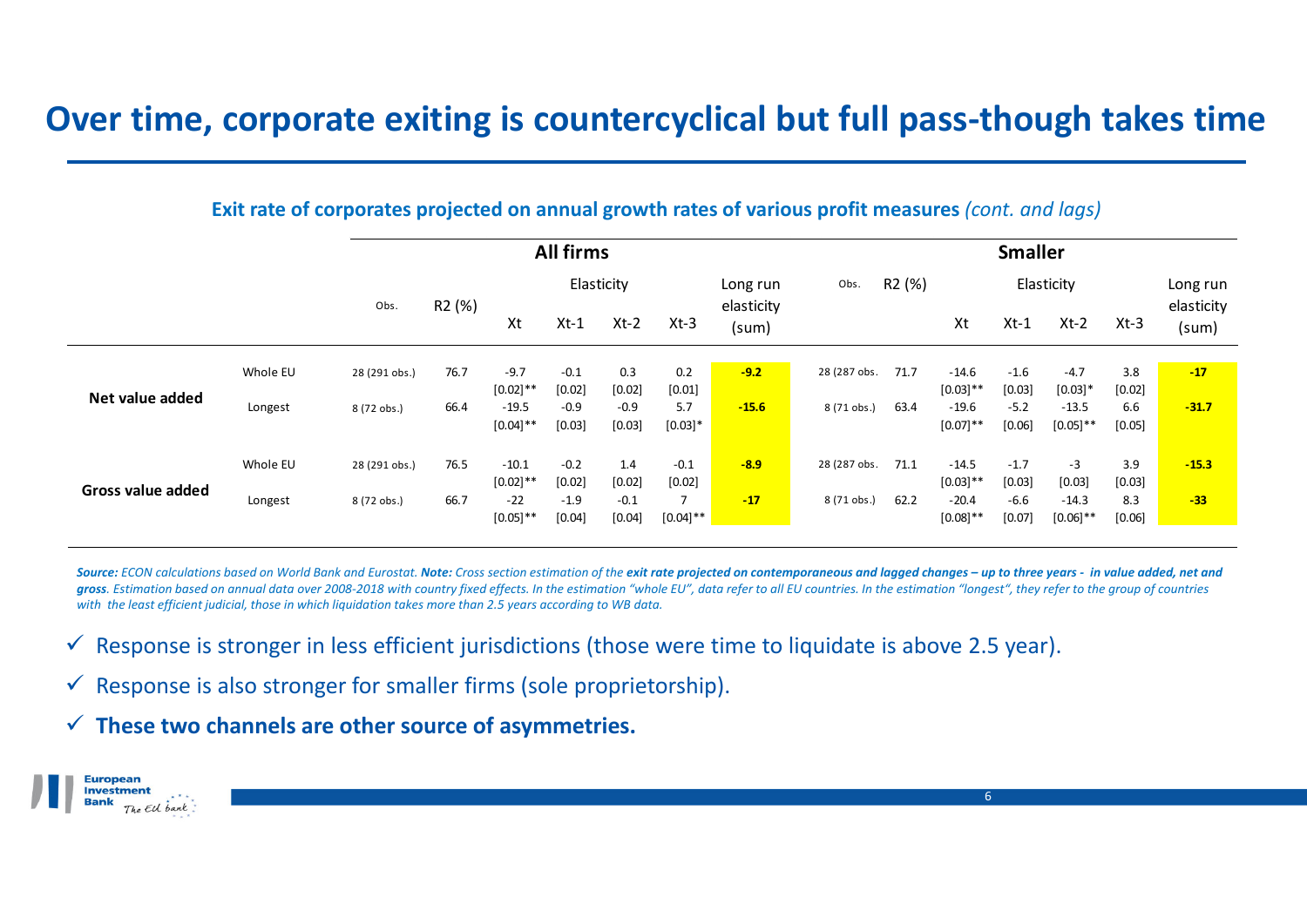### **So far, lower productive companies most affected**

#### **Firms that close permanently** *(%, EU)*



#### **Firms temporarily closed** *(%, EU)*

7



#### *Source: ECON calculations based on ES.*

- $\checkmark$  Enterprise survey data Covid wave 1
- $\checkmark$  Evidence that less productive firms are more likely to close down (ca 2.8% of EU firms). Statistically significant results on the full sample with prod sales, even when controlling for some firm characteristics such as size, age and exporter status.
- $\checkmark$  Results confirmed by more robust estimations, based on a larger sampler (ca 33% of EU firms).

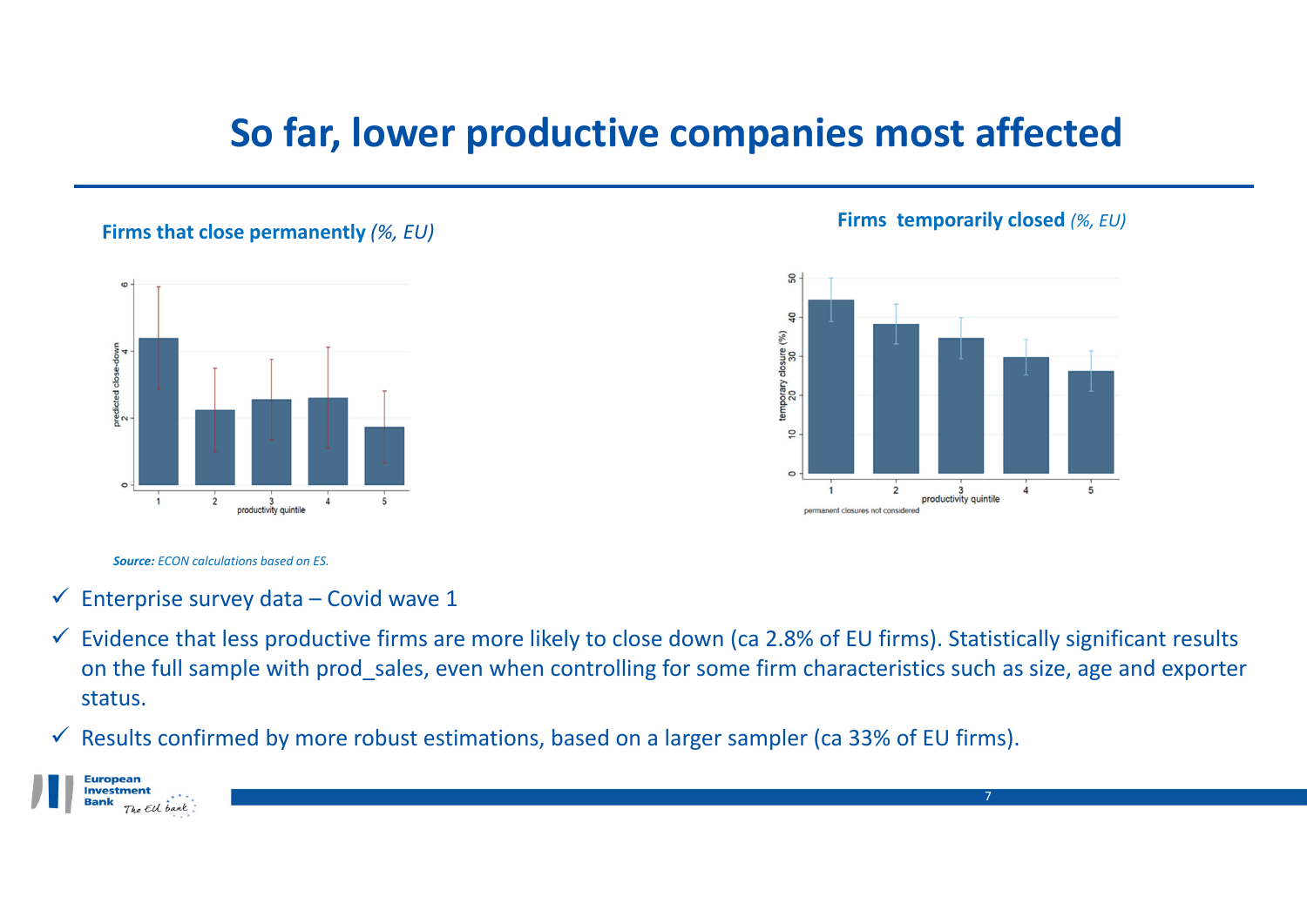### **Sector and country asymmetries**



#### **Risk indicators in level** *(% of firms)*

**Countries ranking in terms of sectorial hit**

*(number of sectors hit badly)*



8

*Source: Authors' calculations based on Eurostat.*

- Transport equipment, Accommodation and food service and Art and recreation ‐ 9% of the EU economy ‐ most hit.
- $\checkmark$  Sectors like Pharmaceuticals, Telecommunication, IT and Health, 8% of the EU economy much less.
- $\checkmark$  Weight on the economy is very asymmetric



*Source: Authors estimation.*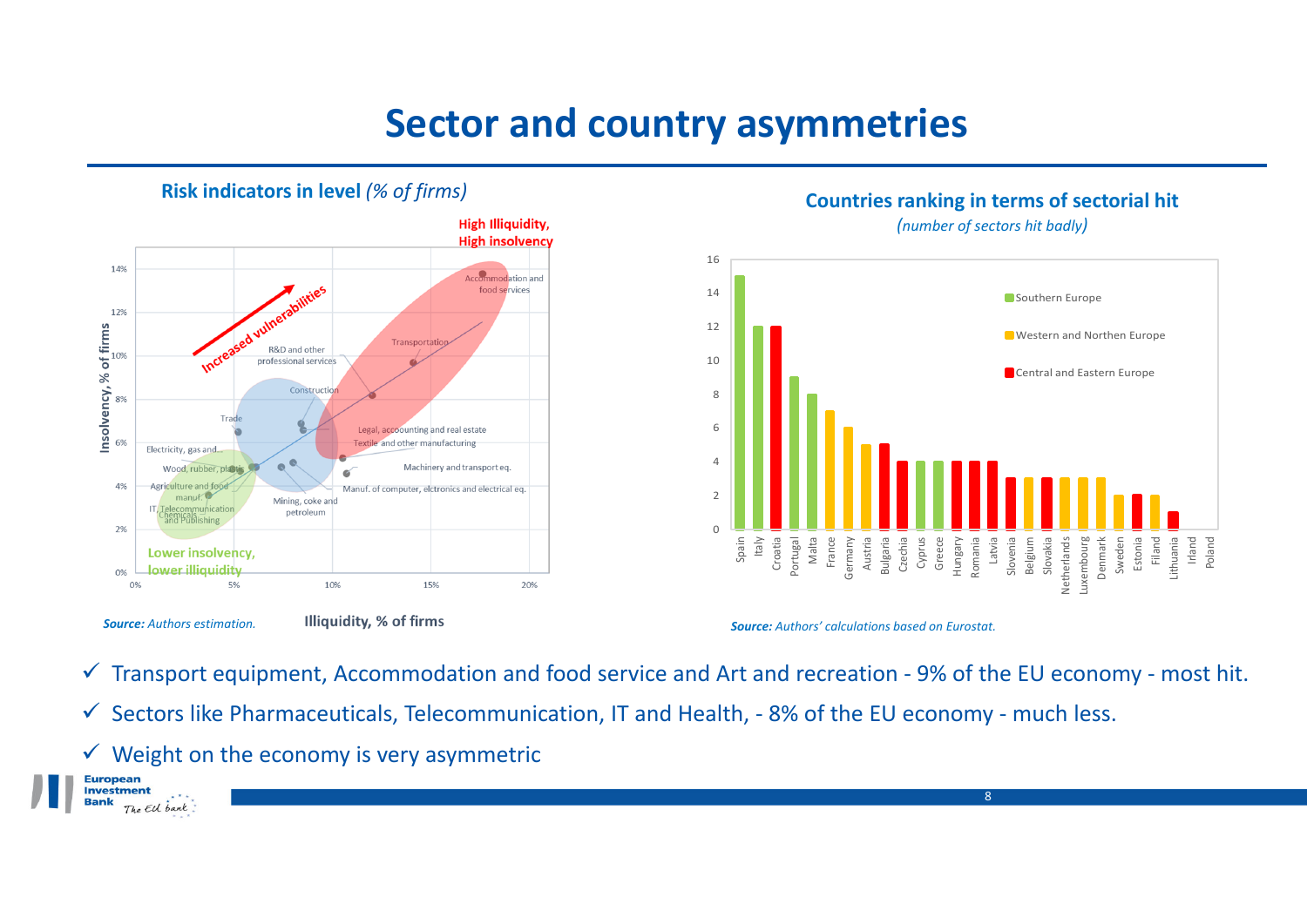

*Source: Authors' calculations based on Eurostat.*

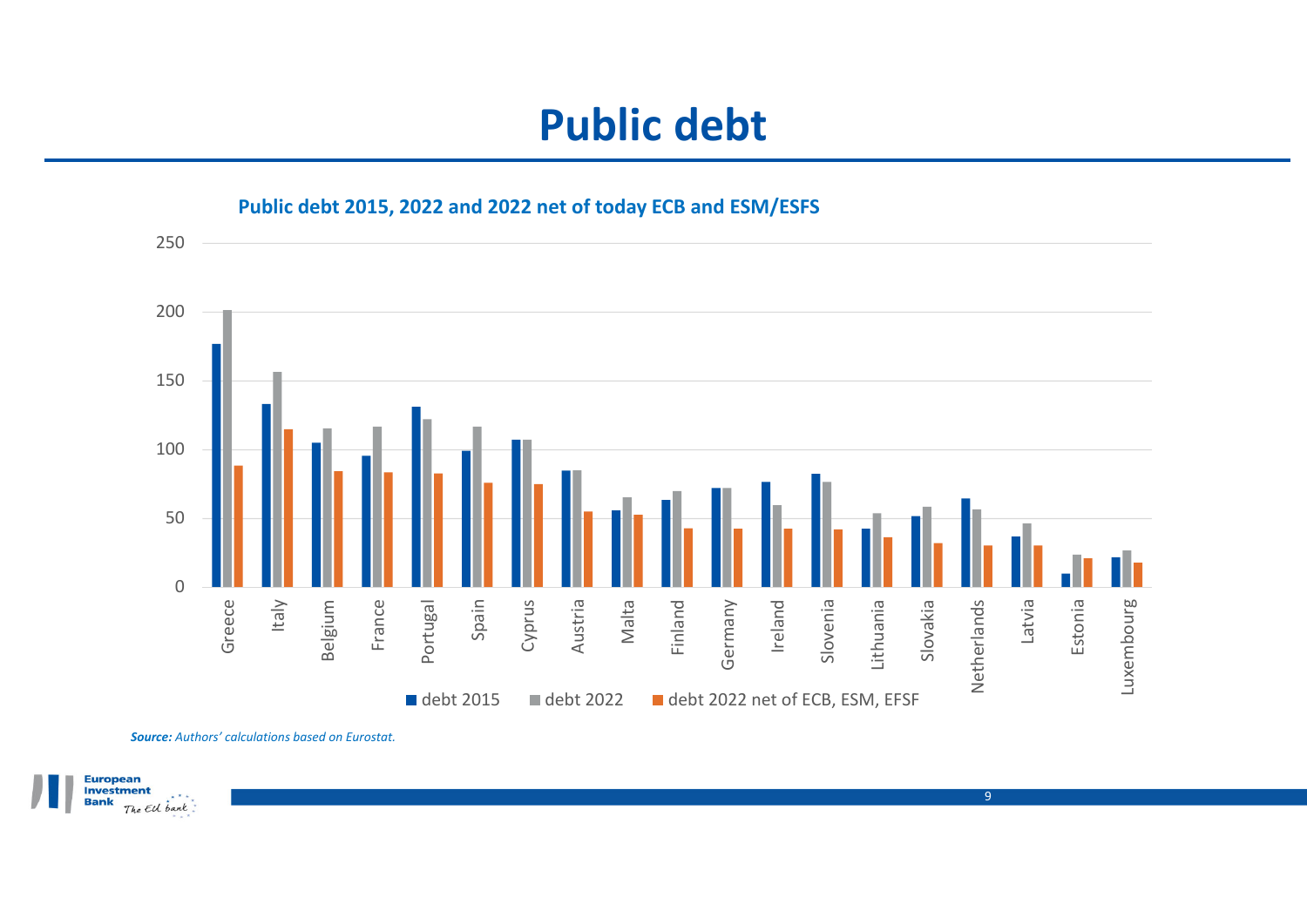# **Policy messages**

With asymmetric fiscal capacities across EUMS, risks of an uneven recovery: **NGEU is key!**

- Public debt IS high!
- $\checkmark$  How to reintegrate fiscal rules?
- $\checkmark$  And what at the end of the PEPP? OMT?

 **Reducing policy uncertainty**. Still very much recovery dependent on policy support. Avoid a cliff effect when removing the policy support.

 $\checkmark$  And mind the social dialogue challenges.....(!)

 $\checkmark$  Corporates financing needs shifting towards equity type, especially as investors risk appetite likely to fade when needed most. Work on **CMU 2.0 also** very important!

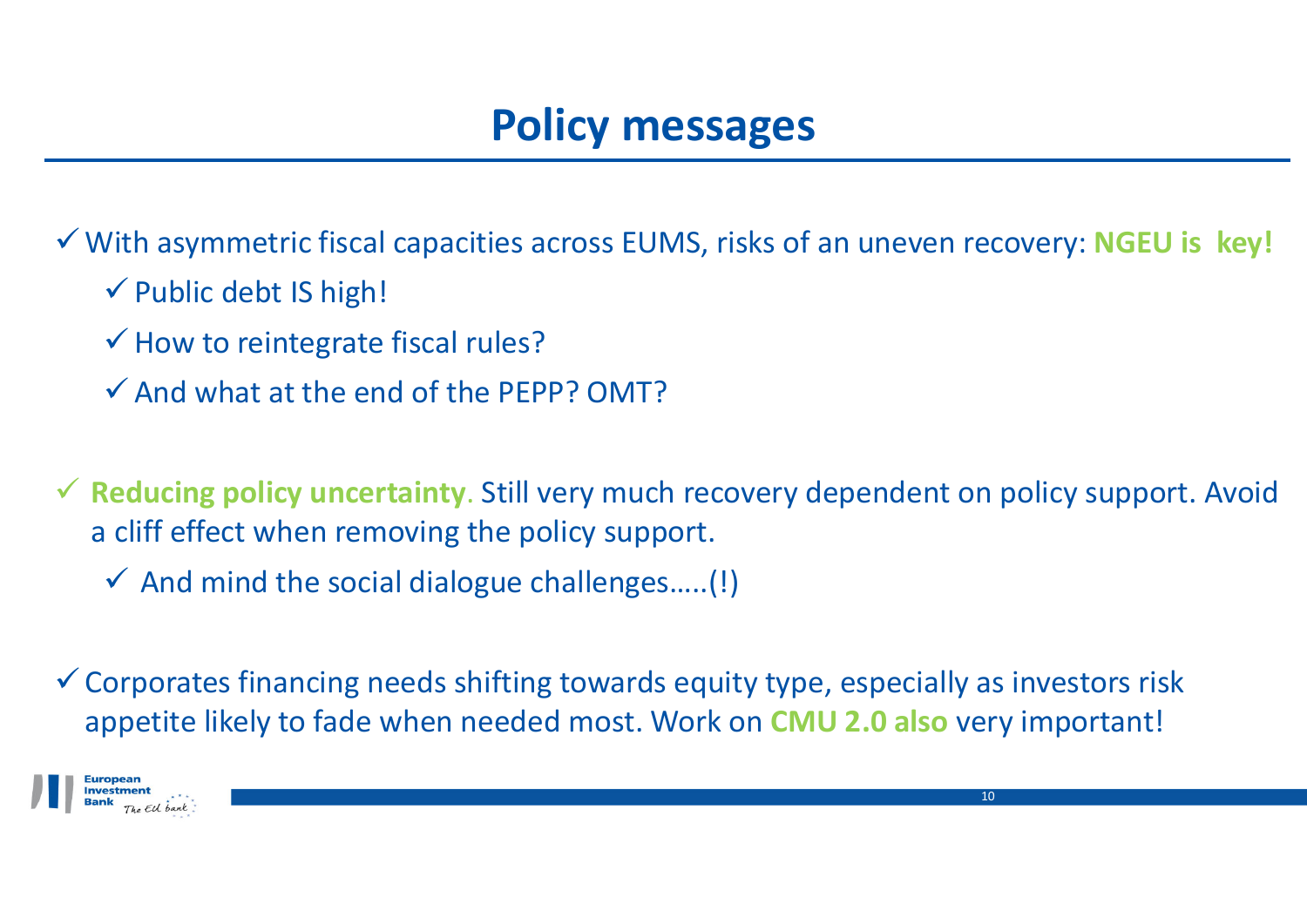### **Annex 1 ‐ Methodology to analyse corporate vulnerabilities**

### **1. We simulate profits in deviation from <sup>a</sup> pre‐crisis normal at the firm level**

- o Estimating sector specific cost‐to‐sale elasticities (15 sectors considered)
- $\circ$  Use hard data on change in turnover at the sector level to shock sales.
- $\circ$  For 2020, we know the gap from turnover figures.
- o When simulating for 21, we calibrate the path based on the EC Winter 2021 forecast.
- **Calibration of the policy support based on macro historical regularities**
- **2. We build <sup>a</sup> corporate three risk indicators at the sector level**
	- o Liquidity (cash position exhausted)
	- o Default (IRC below 1)
	- o Solvency (equity base wiped out)
	- **Sectors asymmetrically affected**